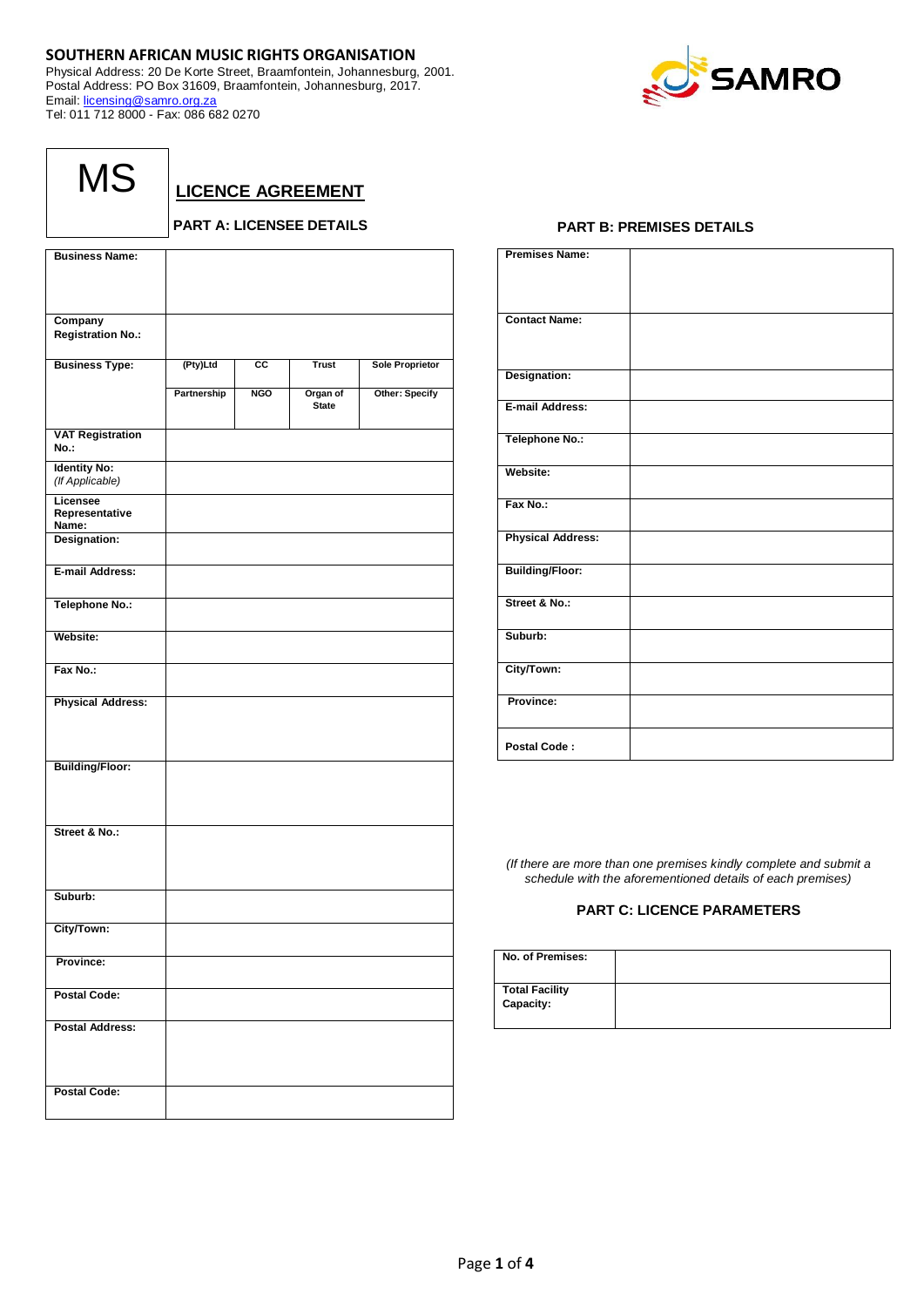## **PART D: LICENCE DETAILS**

## **1. TYPE OF LICENCE:**

## 1.1 This licence is a **MS TYPE LICENCE**.

## **2. GRANT OF LICENCE:**

- 2.1 SAMRO, subject to the Licensee complying with the terms of the Agreement, grants the Licensee a Licence to Perform, or permit to be performed, any of the Works of Music for the time being in SAMRO's Repertoire, at the Premises.
- 2.2 All persons and organisations, including municipalities, who use music or allow the use of music on their premises are obliged to pay a SAMRO licence in terms of the Copyright Act 98 of 1978. Failure to pay the SAMRO licence is an offence in terms of section 23 of the Copyright Act.
- 2.3 The Licence is a 'blanket licence'. The Licensee is therefore entitled to, at the Premises and during the period that the Agreement is in force, perform any of the Works of Music in SAMRO's Repertoire. The licence fee is payable irrespective of whether the Licensee elects to Perform SAMRO's Repertoire or not.

## **3. COMMENCEMENT DATE:**

3.1 This Licence will commence on the **1 st day of \_\_\_\_\_\_\_\_\_\_\_ 2021\_**\_\_. ("Commencement Date")

## **4. PAYMENT OF LICENCE FEE**

- 4.1 In consideration for the Licence Granted to the Licensee, the Licensee must pay to SAMRO an annual Licence Fee calculated in accordance with the SAMRO **Tariff MS**, as amended from time to time ("Licence Fee").
- 4.2 The Licence Fee is payable annually, in advance, within 30 days (including weekends and public holidays) of the date of invoice.
- 4.3 The Licence Fee is based on the information provided by the Licensee. The licensee warrants that all information provided to SAMRO is true, correct and up to date.
- 4.4 SAMRO may amend the Tariff and Licence Fee payable, with 3 (three) months' prior written notice of any such amendment to the Licensee.
- 4.5 The Licensee is liable for payment of the amended licence fee from the date that the amended Tariff becomes effective.
- 4.6 If any increased Licence Fee becomes payable as a result of a change in the manner and extent of the Performance or usage of SAMRO's Repertoire, the Licensee must forthwith pay the proper proportion of such increased fee from the date of such change in the manner or extent of Performance of music.
- 4.7 If the amended Licence Fee is less than that which the Licensee previously paid, the pro-rata balance in respect thereof will be set off as a credit against the Licence Fee payable for the next ensuing year or, at the Licensee's option, refunded.
- 4.8 SAMRO will have the right, at any time during the subsistence of the Agreement, to reassess and check the Licence Fee payable by the Licensee and the parameters upon which the Licence Fee is payable.

## **5. DURATION, COMMENCEMENT AND PLACE**

- 5.1 The Licence will commence on the Commencement Date.
- 5.2 The Licence will continue in force for an indefinite period or until
- terminated by either Party in accordance with clause 16 below. 5.3 This Agreement is deemed to be concluded at SAMRO's physical address recorded herein above.

## **PART E: SAMRO TARIFF**

## **6. SCOPE OF TARIFF**

6.1 This **Tariff MS** applies to the performance of music in all municipal facilities, stadiums and open sports fields.

## **7. LICENCE FEES AND DEFINITIONS**

- 7.1 The Licence Fees are calculated by reference to the Capacity of the Facility in which the music is performed.
- 7.2 **"Facilities"** include but are not limited to halls, swimming pools, sports facilities, stadiums, libraries (where applicable), open fields/parks, show grounds, and all others of a similar nature.
- **The Contract Property of the contract of a disc player**, tape machine, other devices for playing musical works, and includes performance by means of a radio and/or television set or diffusion loudspeakers, Whether or not the apparatus is owned by the employer or employee(s).
- 7.4 The Licence Fee payable will be calculated based on the following amounts:
- 7.4.1 **An annual fee of R51.49 per seat for every facility with capacity up to the first 50 seats; thereafter**
- 7.4.2 **An annual fee of R40.90 for every additional seat from 51 to 75; thereafter**
- 7.4.3 **An annual fee of R30.82 for every additional seat from 76 to 100; thereafter**
- 7.4.4 **An annual fee of R25.63 for every additional seat over 100.**
- 7.4.5 **All the above are subject to a minimum annual fee of R860.92.**

(This agreement consists of Part A, B, C, D, E, F and G Please see overleaf)

## **PART F: SIGNATORIES**

**FOR AND ON BEHALF OF THE LICENSEE:** 

## **SIGNATURE:**

**Who warrants that he/she is duly authorised to sign this Agreement and is fully aware of the stipulations contained herein.**

Name:

Designation:

Date:

Witness:

## **FOR AND ON BEHALF OF SAMRO:**

**SIGNATURE:**

**Who warrants that he/she is duly authorised to sign this Agreement and is fully aware of the stipulations contained herein.**

Name:

Designation:

Date:

Witness: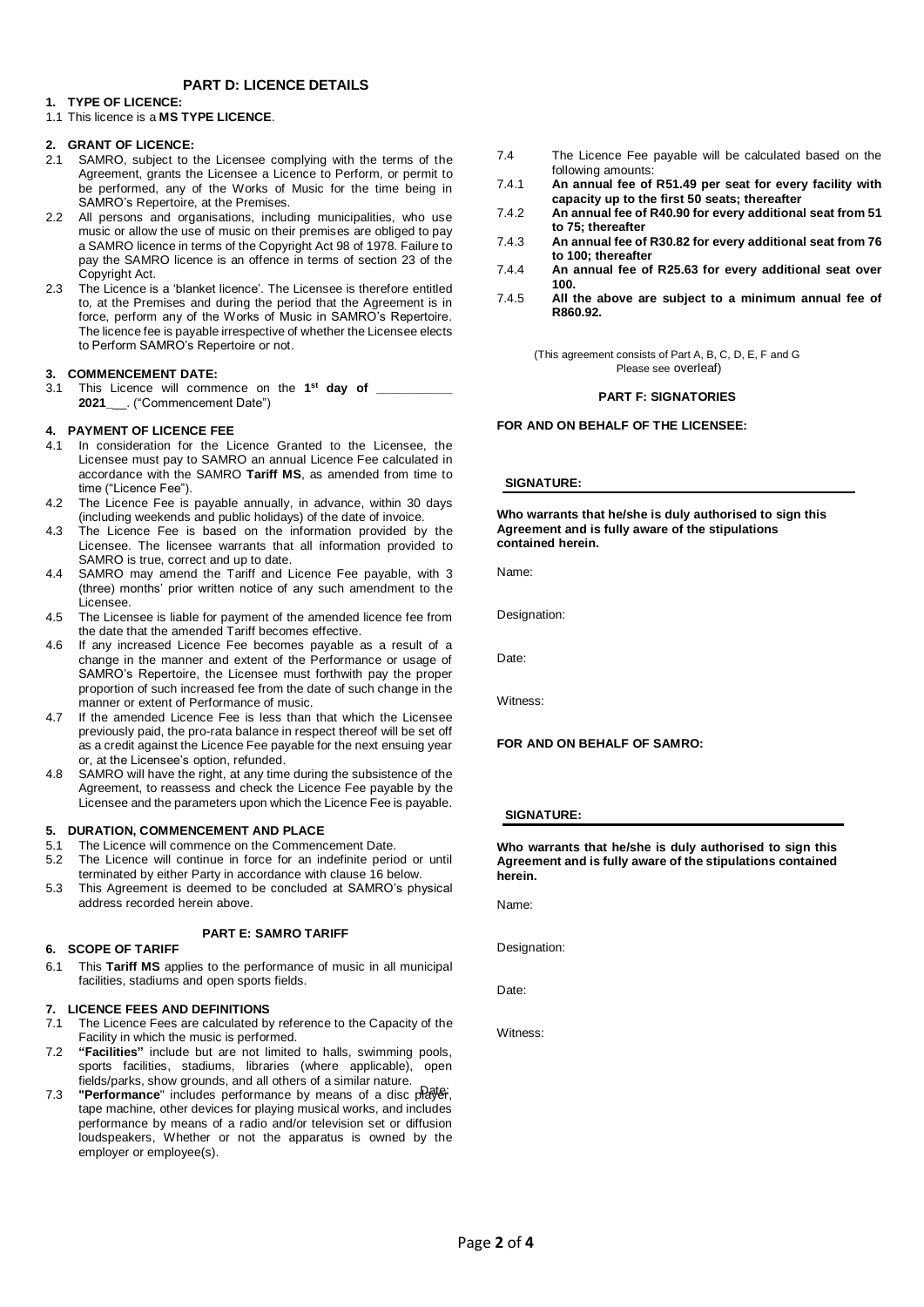## **PART G: GENERAL LICENCE CONDITIONS**

### **8. CRIMINAL OFFENCES**

- 8.1 The Licensee acknowledges that the use of SAMRO's Repertoire without the required licence constitutes an infringement of copyright and is an offence in terms of the Copyright Act 98 of 1978, punishable by a fine and/or imprisonment.
- **9. DEFINITIONS**
- 9.1 In these Licence Conditions:<br>9.1. **Affiliated Society/jes**" 9.1.1 "Affiliated Society/ies" means any persons that are Collecting Societies (or which perform a role similar to Collecting Societies) in jurisdictions outside South Africa with which SAMRO is for the time being affiliat
- 9.1.2 **"Collecting Society/ies"** means a society for the protection of intellectual property or collection of royalties and similar consideration for the use of any intellectual property rights in any jurisdiction(s) in the World (including any 'collecting society' established under the Copyright Act 98 of 1978, as amended).
- 9.1.3 **"Day"** unless otherwise indicated means business days excluding weekend and public
- holidays. 9.1.4 **"General Amendment"** means an amendment made by SAMRO, from time to time, to these Licence Conditions, on notice to the Licensee. 9.1.5 **"Licence Conditions"** means the licence terms and conditions contained in this
- 
- document, as amended from time to time in accordance with this Agreement. 9.1.6 **"Licence Year"** means a period of 12 (twelve) calendar months commencing on the Validity Date or any anniversary of the Validity Date during the subsistence of the
- Agreement.<br>9.1.7 **"Members**" means the companies, organisations, persons and entities who are, during<br>the term of the Agreement, members of SAMRO (including the members of the Affiliated Societies), and who have licensed, assigned and/or mandated the licensing of the Performance of Works of Music owned and/or controlled by them to SAMRO and/or the Affiliated Societies, as the case may be.
- 9.1.8 **"Party'** and/or **"Parties"** shall mean either of the parties to this Agreement and/or both of the Parties as the case may be.
- 9.1.9 **"Performance"** has the meaning ascribed to it in the Copyright Act 98 of 1978, as amended from time to time, and the words **"Perform"** and **"Performed"** and **"Performing"** will have the same meaning.
- 9.1.10 **"Personal Information"** has the meaning ascribed to it in the Protection of Personal Information Act 4 of 2013, as amended from time to time. 9.1.11 **"Premises"** shall mean the premises listed herein and in any related schedule, as
- 
- updated by the Licensee from time-to-time.<br>9.1.12 "SAMRO's Repertoire" and/or "Repertoire", means all Works of Music of SAMRO's<br>Members in respect of which SAMRO holds rights of Performance, including the Works of<br>Music of
- 9.1.13 **"Tariff Amendment"** means an amendment made by SAMRO, from time to time, to the tariff applicable to this Licence, on notice to the Licensee.
- 9.1.14 **"Territory"** means the Republic of South Africa, the Kingdom of Lesotho, the Kingdom of Swaziland and any other jurisdiction in which SAMRO is operational from time to time directly and not through an Affiliated Society. 9.1.15 **"Work of Music"** means the whole or a part of a musical work or of a musical work in
- combination with lyrics, words or any other literary work written for the purpose of accompanying the music, such as a song. 9.1.16 In this document all references to natural persons shall also refer to juristic persons and
- 

# vice versa. **10. WARRANTIES:**

- 10.1 SAMRO warrants that it has the necessary approvals, licences and authorities to grant the Licence. SAMRO, authorised by written deeds of assignment, controls in the Territory, amongst others, the performing rights in
- 10.1.1 The Licensee warrants that it will, for the duration of the Agreement, comply with all laws applicable to the performance of its obligations in terms of this Agreement.
- 10.1.2 The Licensee warrants that all information provided to SAMRO by the Licensee or on its behalf, is complete, true, correct and up to date.
- 10.1.3 If it appears that the Licensee is a non-existent entity, and/or have not been registered as a juristic person at the relevant registrar's office, as at the date of signature of this Licence Agreement the person accepting the licence conditions will be personally liable in terms<br>of the Agreement, and will be bound by the terms and conditions thereof as if such person<br>was referred to and incorporated in the Lic
- 10.1.4 No term or condition contained in this Licence Agreement shall be interpreted in such a way that it waives or deprives the Licensee of any rights which the Licensee may have in<br>terms of any applicable laws or to avoid any obligation SAMRO has in terms of any<br>applicable laws or to set aside or override the eff authorise or do anything that is unlawful in terms of any law. **11. CONDITIONS**

- 11.1 If the Premises are temporarily or permanently used for any Performances or entertainment different in number or type from those forming the basis upon which this licence has been granted to the Licensee by SAMRO, the licence granted in terms of the Agreement will not extend to or be deemed to authorise such different Performances or entertainment.
- 11.2 Without limiting the generality of clause 11.1 above, the Licence will not extend to or authorise:
- 11.2.1 the Performance in their entirety of oratorios and other choral works or of excerpts
- therefrom which excerpts are of more than 20 minutes duration; 11.2.2 the Performance of ballets, or dramatico-musical works such as operas, musical plays,
- revues or pantomimes in so far as they consist of material written expressly therefor; 11.2.3 the Performance of any excerpt from any Work of Music if accompanied by dramatic action, dumb show, costume, scenic accessories, or other visual representation of the same work;
- 11.2.4 the Performance of any Work of Music accompanied by any words other than those (if any) published or otherwise associated therewith by the copyright owner; any such work in any altered or rearranged form, or with such costume or action as to produce parodied or burlesque effects; or any such work adapted to a dramatic form;
- 11.2.5 the Performance (except by means of duly authorised records and/or radio or television receiving sets) of vocal excerpts from dramatico-musical works as aforesaid if the right of
- such Performance is forbidden or reserved by the copyright owner;<br>11.2.6 the Performance of Works of Music from beyond the boundaries of the Premises; and/or<br>11.2.7 the recording of any Work of Music or any portion thereof

- during office hours, for the purposes of checking the particulars upon which the Licence Fee payable by You is assessed, as well as Your compliance with these Licence Conditions. **13. LICENCE FEE PARAMETERS**
- 13.1 The Licensee must within 30 days of the last day of each Licence Year, for purposes of calculating the Licence Fee payable, provide SAMRO with a Licence Parameter Return

(available on the SAMRO website), indicating any and all changes to the licence parameters

- set out in this Agreement. **14. FAILURE TO MEET REPORTING OBLIGATIONS**
- 14.1 Should the Licensee fail to furnish the Licence Parameter Return referred to in clause 13.1 above within the required time period, SAMRO will be entitled to invoice the Licensee based on the licence parameters upon which the preceding invoice was based.
- 14.2 The provisions of clauses 14.1 do not absolve the Licensee of its obligation to provide SAMRO with its amended and correct Licence Parameter Returns and SAMRO will not be
- precluded from demanding delivery of the said returns. 14.3 In the event that the Licence Fee payable based on the Licence Parameter Return is greater than the Licence Fee payable in terms of clause 13.1, the Licensee will be liable for the difference between the two amounts, together with interest on such difference. **15. MUSIC USAGE RETURN**

- 15.1 The Licensee must, for the duration of the Agreement and on a quarterly basis, submit to SAMRO the following information regarding each and every Work of Music Performed at the Premises: the name of the Work of Music; the name(s) of each composer; the name(s) of the arranger; the name(s) of the performer; the name(s) of the publisher; and the number of times each Work of Music was Performed. 15.2 The Information must be delivered to SAMRO by way of post and/or e-mail, within 30 (thirty)
- days (including weekends and public holidays) of the last day of each quarter. 15.3 The Information must be recorded on a Music Usage Return Form which is available from
- SAMRO in electronic form.
- 15.4 Each Music Usage Return must be signed by the Licensee.
- 15.5 SAMRO requires the information set out in clause 15.1 in order to allocate the funds it collects to its Members in accordance with its system of distribution. The Licensee acknowledges that failure to provide this information could result in SAMRO's Members not being remunerated for the Performance of their Works of Music.
- 15.6 In the event that the Licensee fails to provide SAMRO with the Music Usage Return, SAMRO may at its discretion secure the services of a third party to collate and prepare the Music Usage Return for the Licensee. The Licensee will be liable for all the costs associated with the collation and preparation of the Music Usage Return by such third party.
- 15.7 In view of the fact that this is a 'blanket licence', it is specifically recorded that the information required to be submitted by You in terms of this clause 15 does not in any way have a bearing on or relate to the quantum or calculation of the Licence Fee payable by the Licensee to SAMRO.

- **16. TERMINATION**<br>**16.1** Either Party r 16.1 Either Party may terminate the Agreement and in so doing terminate the licence granted to the Licensee providing the other with 3 (three) months' prior written notice.
- 16.2 In the event that the Licence Agreement is terminated in accordance with 16.1, the Licensee will remain liable for any and all amounts payable to SAMRO for the licence up to and including the date of termination of the Agreement.
- 16.3 Upon the termination of this contract by either Party, the Licensee will no longer have the authority to Perform SAMRO's Repertoire.

# **17. CHANGE IN LICENCE PARAMETERS**<br>17.1 Notwithstanding and in addition to

- 17.1 Notwithstanding, and in addition to, Your obligation to provide SAMRO with Music Usage Returns, and for purposes of allowing SAMRO to adjust the Licence Fee payable by You, You must also notify SAMRO in writing of any change in:
- 
- 17.1.1 the manner or extent of the Performance of music, as described herein. 17.1.2 the ownership of the Licensee or its business and/or
- 
- 17.1.3 trading name(s) of the Licensees business and/or the Premises; and 17.1.4 the date of any of the changes referred to in this clause 13.
- This notice must be given in writing to SAMRO and sent by registered post and/or email<br>writhin 14 (fourteen) days of such change.<br>The Licensee acknowledges if it fails to furnish SAMRO with the information set out in claus
- 17, will have a detrimental effect on SAMRO's Members, resulting in SAMRO's Members not receiving the compensation to which they are entitled.

### **18. TARIFF AMENDMENTS**

- 18.1 Subject to your right to terminate this Agreement, provided for in clause 16 above, SAMRO may at its own discretion amend its Tariff at any time. 18.2 Any Tariff Amendment will take effect 3 (three) months after the date upon which SAMRO
- notifies the Licensee of such amendment to the Tariff.
- 18.3 You must, within 14 (fourteen) days of being requested in writing to do so, furnish SAMRO with any and all information required for the assessment of Licence Fees payable by virtue
- of any Tariff Amendment. 18.4 SAMRO reserves the right to make such variations in this tariff as it considers appropriate when licensing premises or performances which, in its opinion, do not fall within the scope of this tariff.

- **19. GENERAL AMENDMENTS**<br>19.1 Subject to your right to term 19.1 Subject to your right to terminate this Agreement provided for in clause 16 above, SAMRO
- may at its own discretion, amend the terms upon which this Licence is granted at any time. 19.2 The Licensee agrees to be bound by any and all General Amendments from the date specified in the General Amendment Notice.
- 19.3 SAMRO may, at its own discretion, amend any errors which are self-evident errors including but without limitation spelling, punctuation, reference, grammar or similar or any other defect<br>that does not materially affect the meaning and intent of this Licence Agreement.<br>20. CONSUMER PRICE INDEX ADJUSTMENTS

- 20.1 The Licence Fee payable by the Licensee will be adjusted automatically each ye July, in accordance with the official Consumer Price Index (CPI) as published by Statistics South Africa.
- 20.2 The notice periods provided for in clause 18 above in respect of Tariff Amendments will not apply to amendments to the tariffs relating to CPI adjustments. **21. VALUE ADDED TAX**

# 21.1 The Licensee must pay to SAMRO, in addition to the Licence Fee due under any Tariff, a sum in respect of Value Added Tax calculated at the relevant statutory rate in respect of such

- Licence Fee. 21.2 SAMRO will provide the Licensee with an Original Tax Invoice in relation to the fee payable. **22. INTEREST ON OVERDUE AMOUNTS**
- 22.1 Any Licence Fee which is payable and remains unpaid for a period in excess of 30 (thirty) days from the date of the invoice, will attract interest at the current legal rate, calculated in accordance with the interest rate prescribed by the Minister of Justice in accordance with the Prescribed Rate of Interest Act 55 of 1975, as amended.
- 22.2 Such interest will be calculated monthly in advance and is payable by the Licensee to SAMRO on demand.

# **23. PERSONAL INFORMATION**

- 23.1 Subject to any applicable laws, the Licensee authorises SAMRO to:<br>23.1 Subject to any applicable laws, the Licensee authorises SAMRO to:
- 23.1.1 use any Personal Information that SAMRO for the purposes of processing, executing and<br>administering the Agreement; calculating Licence Fees; collecting the Licence Fees;<br>23.1.2 informing the Licensee of any SAMRO ne Agreement;
- 23.1.3 informing the Licensee of any amendment, Tariff amendment or General Amendment to